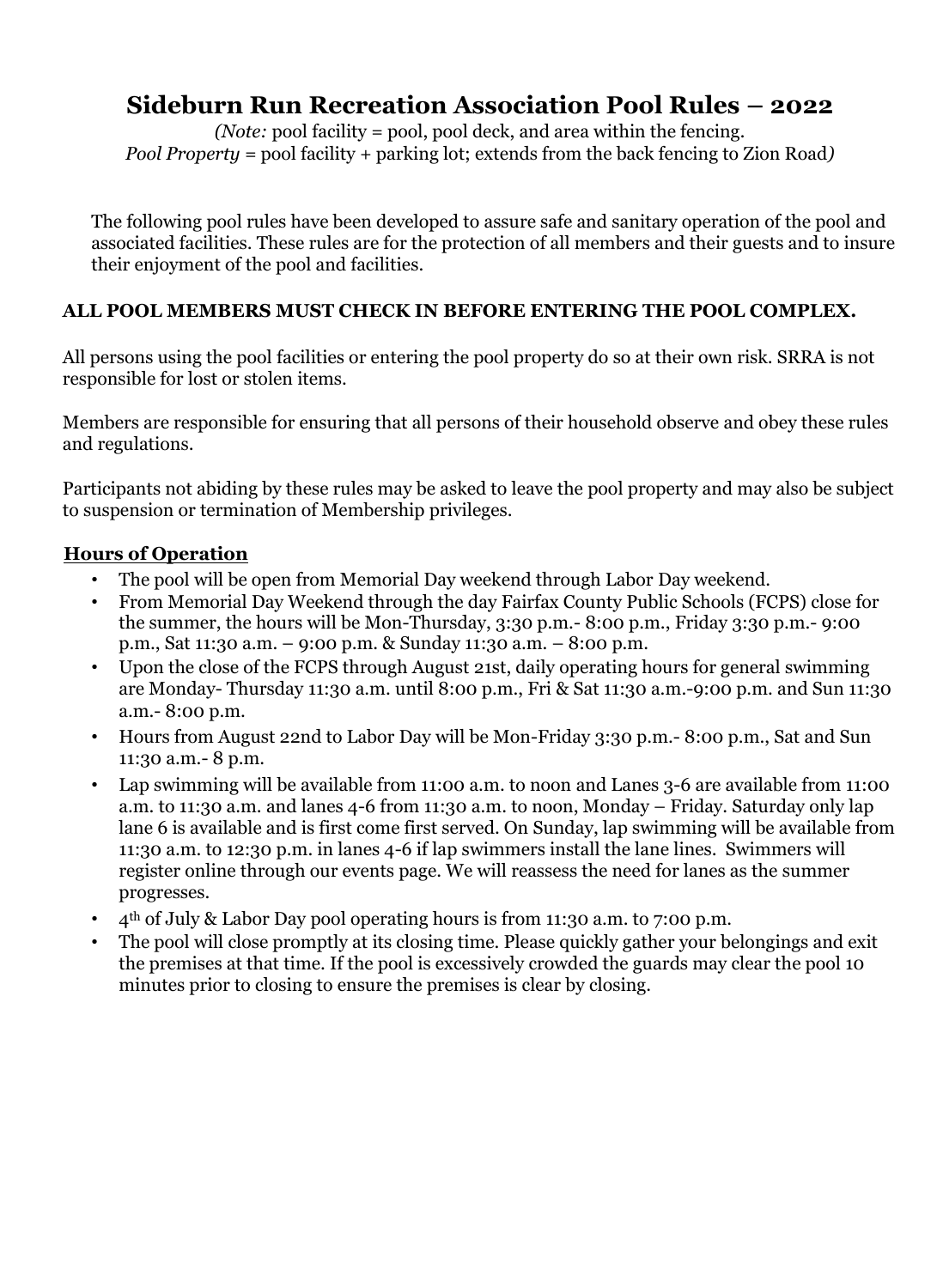#### **Pool Fees**

| 2022 SRRA Membership Fees         |       |
|-----------------------------------|-------|
|                                   |       |
| <b>Bond Memberships</b>           |       |
| Family                            | \$520 |
| Family (GWS) <sup>1</sup>         | \$475 |
| Single                            | \$345 |
| Single (GWS)                      | \$320 |
| Two-Person                        | \$410 |
| Two-Person (GWS)                  | \$390 |
| Letup Fee                         | \$35  |
| New Bond Member Fees <sup>2</sup> |       |
| Refundable Bond Purchase          | \$200 |
| Non-Refundable<br>Capital         | \$200 |
| <b>Improvement Fee</b>            |       |
| <b>Guest Fee</b>                  | \$2   |
|                                   |       |
| <b>Summer Memberships</b>         |       |
| Family                            | \$675 |
| Family - Military/Foreign         | \$610 |
| Service                           |       |
| Single                            | \$375 |
| Single (Senior)                   | \$355 |
| Two-Person                        | \$470 |
| Two-Person (Senior)               | \$445 |
| <b>Guest Fee</b>                  | \$5   |

#### **General Safety**

- **1.** Walk at all times while in the pool area.
- **2.** No diving in the shallow end of the pool or in any area marked "NO DIVING."
- **3.** No "horseplay" in and around the pool. The use of soft (squishy) balls and other pool toys for careful play on the pool deck is at the discretion of the lifeguards. Hard balls, such as tennis balls, are prohibited from the pool area.

<sup>1</sup> Members of 20+ years and/or are 65+ years old

<sup>&</sup>lt;sup>2</sup> New bond membership fees are one-time payments paid upon becoming a bond member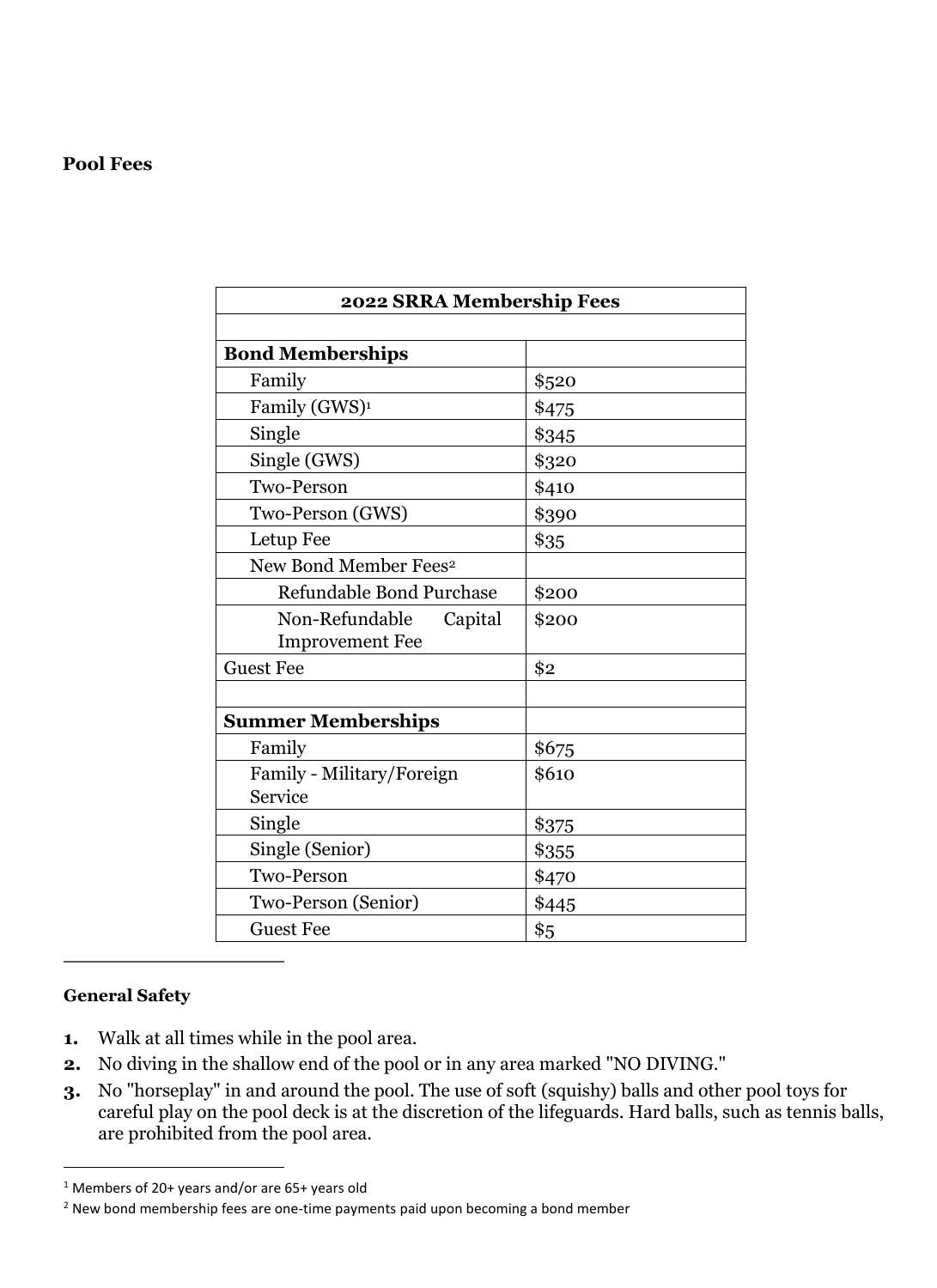- **4.** No playing on ladders, stairs, ropes, fences, or with rescue equipment.
- **5. Children under age 10 are not permitted at the pool without a designated parent or responsible supervisor.**
- **6.** Persons wishing to enter water deeper than the level of their shoulders must be able to swim one length of the pool while remaining in a horizontal position without stopping or repelling from the sides or the bottom, or accompanied within arms-reach by a competent swimmer.
- **7.** Children under 10 years of age must pass the Safety-First test administered by pool staff to be in the diving well, whether diving or swimming. The test consists of the following: Swim one length of the pool, tread water for one minute, and float for one minute.
- **8.** Children under 5 years using either pool must be accompanied by a responsible supervisor who shall remain within reach of the child at all times.
- **9.** For your safety, only Water Wings or United States Coast Guard-approved personal flotation devices (life vests) may be used in the pool. Persons using such devices are required to be accompanied, within arm's reach, of a responsible supervisor. Special considerations for persons needing alternative floating devices can be obtained from the Board of Directors, unless for ADA accommodations. Swimmers wearing water wings and personal flotation devices are not allowed in the deep end of the pool.
- **10.** Extended breath holding and other hypoxic workouts are not permitted.
- **11.** Patrons MUST stay off lap lanes, ropes, safety lines, and lifeguard stands.
- **12.** Spouting water and other unhygienic actions will not be permitted in the pool area.
- **13.** Members shall drive slowly and carefully in the parking lot area. Bikes should be locked in the bike racks outside the main pool entrance. Skateboarding, scooters, and rollerblading will not be allowed inside the gates of the pool property. The parking lot may not be used for play to ensure safety of our patrons.
- **14.** All injuries occurring within the pool enclosure must be reported immediately to the Manager-on-Duty.

# **Pool Closings**

In addition to abiding by Fairfax County and State of Virginia Health Code Standards, the pool facility (pool, pool deck and area within the fencing) will be closed for the following reasons:

- **15.** Operational and mechanical difficulties affecting pool water quality.
- **16.** During severe weather conditions (heavy rain, lightning, and thunder) and warnings, especially when visibility to the pool bottom is compromised (deck also closed).
- **17.** For a minimum of 30 minutes following the last occurrence of thunder or lightning (deck also closed).
- **18.** During periods of lightning, members and guests, with their belongings, will be cleared from the facility, and shall remain outside the pool area including pavilions, bathhouse, and guardroom.
- **19.** Patrons may be allowed readmittance as soon as reasonably safe.
- **20.** For a period of time following any mishap that results in feces or vomit in the pool water, in accordance with the County Health and Safety guidelines.
- **21.** Members or their guests may be refunded applicable guests fees if the closure occurs within 60 minutes of check-in.

# **Protect our Water**

**22.** For your safety and the safety of others (and per Fairfax County Dept. of Health rules), admission to the pool will be denied to all persons having infectious diseases, inflamed eyes, colds, nasal or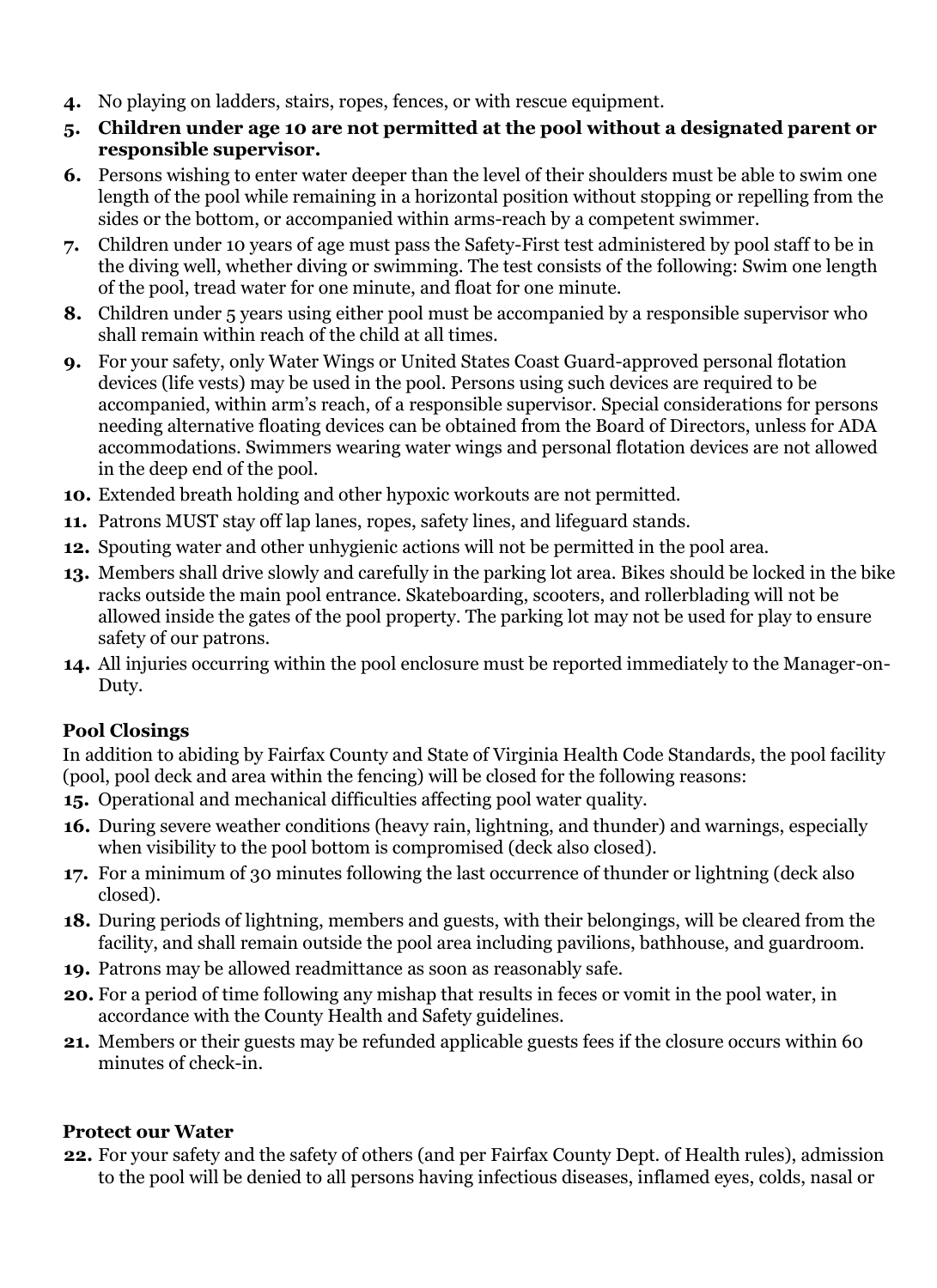ear discharges, or any communicable disease of any kind. Persons with excessive sunburns or open sores will also be restricted from using the pool.

- **23.** All bathers who are not toilet trained shall wear a tight-fitting swim diaper.
- **24.** Disposable cotton diapers are not permitted in the pool.
- **25.** Please do not use the pool if you or a member of your party has or has had diarrhea in the last two weeks.
- **26.** Report any vomiting or bowel movement accidents on the pool deck, bathrooms, and pools to the Manager-on-Duty.

# **Use of the Diving Boards, Diving Well, and Diving**

- **27.** Only one person is allowed on the diving board steps or board at a time.
- **28.** No excessive bouncing is permitted on the diving board per jump/dive.
- **29.** No sitting dives or handstands are permitted off of the diving boards.
- **30.** Diving is permitted only after the previous diver has reached the ladder.
- **31.** Divers must execute dives off the end of the board and jump or dive straight forward off the board (not towards the pool wall).
- **32.** Divers must swim out of the diving area to an appropriate ladder immediately after surfacing.
- **33.** Throwing items to the diver while on the board or while in the air is prohibited.
- **34.** No shoes of any kind, including street shoes, sneakers, sandals, or flip flops, may be worn by persons using the diving boards. No life jackets, water wings, etc. or goggles may be worn when diving off the boards.
- **35.** Observe all painted "no dive zones" on the deck, and any "no diving" instructions from lifeguards.
- **36.** No diving/jumping is permitted between the diving boards when the deep well is open for swimming.
- **37.** The pool area between the diving board bases and the dedicated lap lane marker is designated the "diving well" and will be used for diving, unless the lifeguard monitoring the diving well closes the diving boards and designates its use for a group game or swimming.
- **38.** There will be no hanging from the board at any time by any person.
- **39.** No person is permitted to remain in the diving well to "catch" or assist others going off the diving board, unless approved by the Pool Manager.
- **40.** While the diving boards are closed and the diving area is open for swimming:
	- a. No handstands from coping (edge of pool)
	- b. No jumping over persons sitting on the edge of the pool
	- c. No diving in from the "diving board" side of the pool (only from the sides with ladders)
	- d. No front flips or back flips from the side of the pool.

# **Food and the Pool**

- **41.** Glass, breakable containers, or similar items are prohibited on pool property.
- **42.** Members, their children and their guests should ensure they leave their area clean by depositing trash in proper receptacles and cleaning any spills. Cleaning wipes are available from the guards if needed.
- **43.** Alcoholic beverages are permitted ONLY during Board-sanctioned events and Monday Friday from 5 p.m. to closing and all-day Saturdays, and Sundays. Anyone acting inappropriately, to include public intoxication, will be asked to leave.
- **44.** No food or drink is allowed in the pool water, nor to be eaten while sitting on the side of the pool.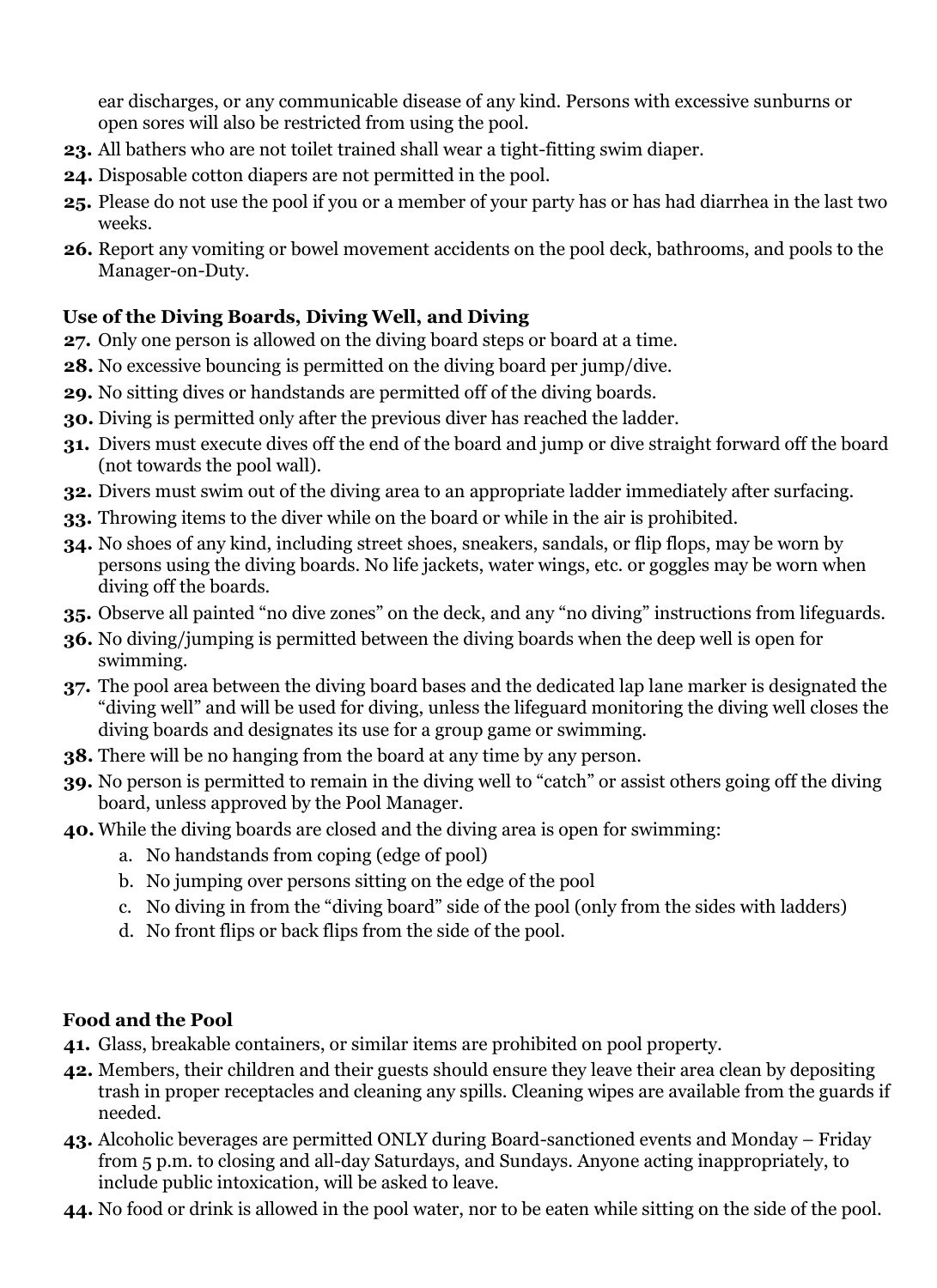# **Consideration for Others:**

- **45.** To maintain a pleasant and family environment, revealing or see-through bathing suits and/or thongs, will not be permitted.
- **46.** In consideration of others, amplified music or radios with external speakers that can be heard by others will not be allowed.
- **47.** Illegal drugs will not be permitted in the pool or on its grounds. The pool is a smoke-free zone. Smoking/Vaping is strictly prohibited on pool property.
- **48.** No animal shall be permitted within any water recreation facility; however, this section shall not apply to support animals that provide assistance to the physically challenged. Support animals that provide such assistance shall not enter the pool water.
- **49.** Unruly or inappropriate behavior (e.g., wrestling, dunking, pushing) will not be tolerated. Profane, loud, or abusive behavior, or excessive public display of affection is prohibited and is grounds for expulsion.

# **Wading Pool Rules**

- **50.** All children using the wading pool MUST be accompanied and closely monitored by a responsible supervisor within the wading pool fence.
- **51.** The wading pool is for children five (5) years of age or younger.
- **52.** All diaper changing must be performed in the changing facilities provided in our facility bathrooms.
- **53.** The wading pool is closed during morning team practices and swim lessons.

# **Cameras (Video & Still)/Camera Phones**

- **54.** SRRA recognizes the desire for individuals to document activities with family and friends; however, this should not infringe on the right to privacy of others.
- **55.** Camera phones are strictly prohibited from use while in bathhouses.
- **56.** Security cameras are used by SRRA to ensure the safety of our members and the pool property. All cameras point out to the pool and parking lot areas.

# **Other Rules**

- **57.** The use of super soakers or squirt guns is prohibited. Use of toys may be restricted at the discretion of the lifeguards.
- **58.** SRRA cannot be held responsible for loss or damage to personal property of any kind including vehicles and items in vehicles. Please keep a close watch on personal items and report any suspicious behavior.
- **59.** Obey the lifeguards. Violators will be asked to leave the facility immediately without a refund.
- **60. No talking** with on duty lifeguards unless it is official business or an emergency.
- **61.** Anyone caught vandalizing or destroying pool facilities will be subject to reimbursement for damages and loss of membership privileges for the remainder of pool season without a refund.
- **62.** The cost of any pool property damage shall be charged to the Member responsible for such damage. If a guest is responsible, damage costs shall be charged to the Member sponsoring the guest.
- **63.** No one is allowed in or around the mechanical room except authorized pool staff.